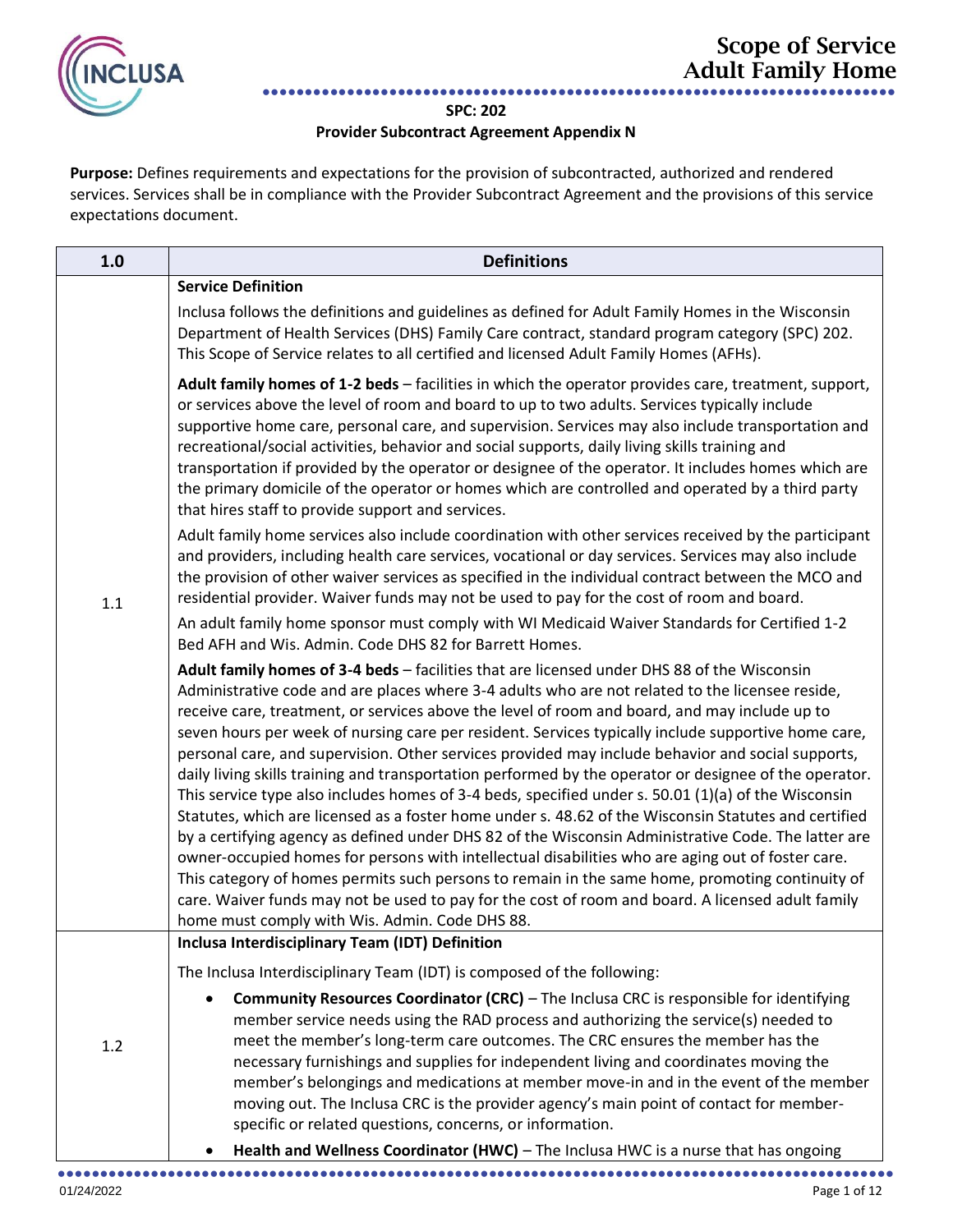|     | responsibility to assess and review how the member is doing clinically and educate the<br>member on health-related issues. Inclusa HWCs do not provide direct care services,                                                                                                                                                                                                                                                                                                                                       |
|-----|--------------------------------------------------------------------------------------------------------------------------------------------------------------------------------------------------------------------------------------------------------------------------------------------------------------------------------------------------------------------------------------------------------------------------------------------------------------------------------------------------------------------|
|     | supervision of agency direct care staff, or supervisory visits of direct care workers for nurse-<br>delegated tasks. Inclusa HWCs do not delegate tasks to personnel from any provider agency<br>or self-directed support. All nursing delegation must be provided by a registered nurse<br>employed or subcontracted by the contracted provider agency.                                                                                                                                                           |
|     | The IDT may also be referred to as "Inclusa Team" or "Care Management Team."                                                                                                                                                                                                                                                                                                                                                                                                                                       |
| 2.0 | <b>Standards of Service</b>                                                                                                                                                                                                                                                                                                                                                                                                                                                                                        |
| 2.1 | Provider must follow the standards for certification through their certifying agency for 1-2 bed<br>AFH(s) or licensure through the State of Wisconsin, Division of Quality Assurance (DQA) for 3-4 bed<br>AFH(s). This Scope of Service reflects Inclusa policies and procedures.                                                                                                                                                                                                                                 |
| 2.2 | Inclusa subcontracted providers of long-term care services are prohibited from influencing<br>members' choice of long-term care program, provider, or Managed Care Organization (MCO)<br>through communications that are misleading, threatening, or coercive. Inclusa and/or the WI<br>Department of Health Services may impose sanctions against a provider that does so.<br>Per DHS, any incidents of providers influencing member choice in a Family Care program must be<br>reported to DHS immediately.      |
| 2.3 | Service must be provided in a manner which honors member's rights such as consideration for<br>member preferences (scheduling, choice of provider, direction of work), and consideration for<br>common courtesies such as timeliness and reliability.                                                                                                                                                                                                                                                              |
| 2.4 | Provider must incorporate practices that honor members' beliefs, being sensitive to cultural<br>diversity and diverse cultural and ethical backgrounds, including supporting members with limited<br>English proficiency or disabilities, and regardless of gender, sexual orientation, or gender identity.<br>This includes fostering attitudes and interpersonal communication styles in staff and providers                                                                                                     |
|     | which respect members' cultural backgrounds.                                                                                                                                                                                                                                                                                                                                                                                                                                                                       |
| 3.0 | <b>Service Description</b>                                                                                                                                                                                                                                                                                                                                                                                                                                                                                         |
|     | <b>Adult Family Home: SPC 202</b><br>Services are billed with the indicated SPC and procedure code at the daily rate as defined in<br>Appendix A of the Subcontract Agreement and Residential Rate Agreement.<br>Providers will be paid a single rate for residential services which combines what Inclusa's<br>methodology determines the total cost should be for the member's support along with any State<br>Directed Rate Increase amounts. Rates are established by Inclusa using the regression model which |
| 3.1 | incorporates member acuity and type of facility.<br>1-2 Bed Adult Family Home<br>SPC 202.11 - Care and Supervision: Procedure Code 0240, per day<br>3-4 Bed Adult Family Home<br>SPC 202.22 - Care and Supervision: Procedure Code 0241, per day                                                                                                                                                                                                                                                                   |
|     | Member-specific rates will be documented through a Residential Rate Agreement. The signed<br>Residential Rate Agreement must be returned to Inclusa within seven (7) business days of receipt.<br>Inclusa will then fully execute the agreement and return a signed copy back to the provider for their<br>records.                                                                                                                                                                                                |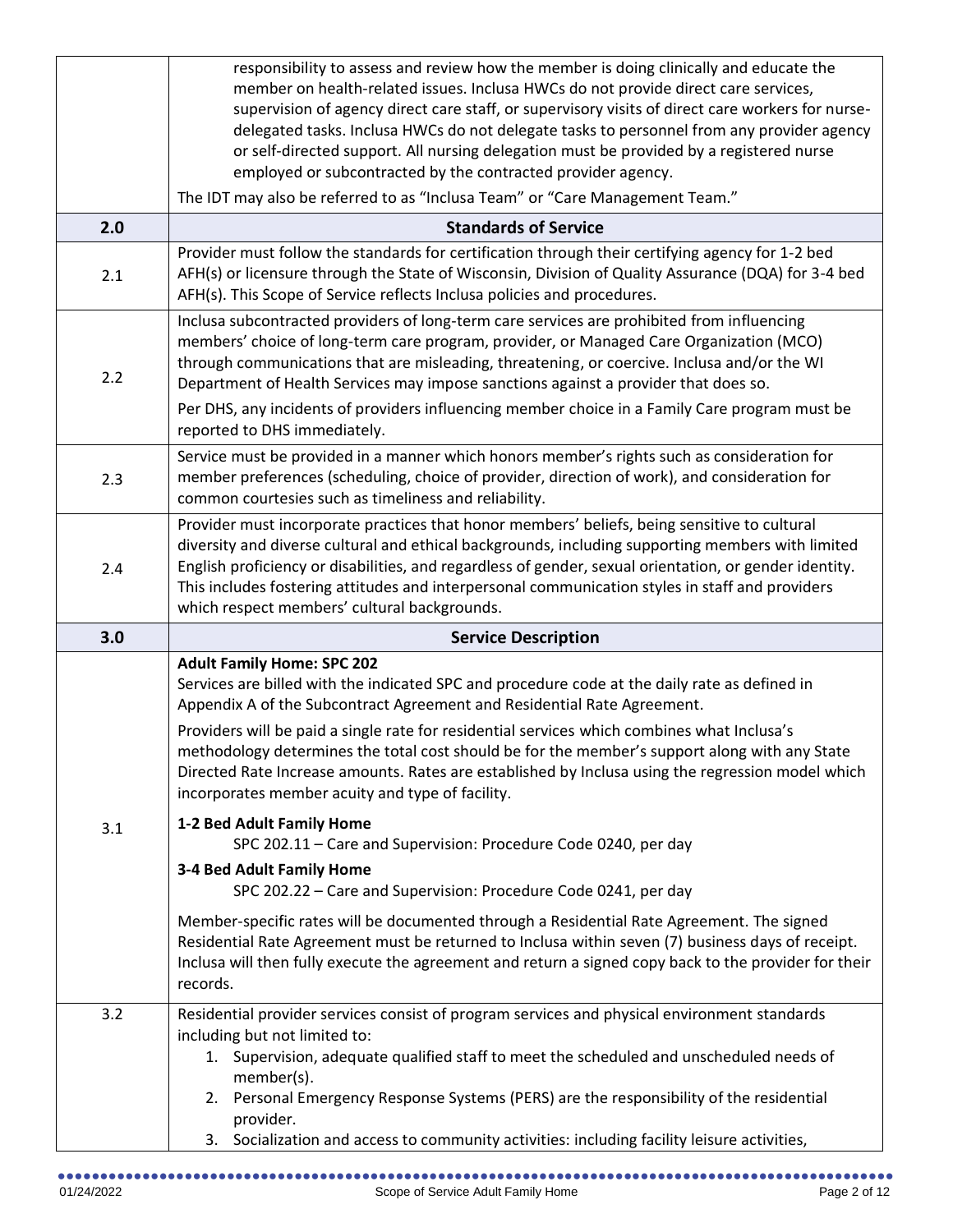|    | community activities, assistance with socialization with family, and/or other social contacts                                                                        |
|----|----------------------------------------------------------------------------------------------------------------------------------------------------------------------|
|    | per facility regulations and member centered planning.                                                                                                               |
| 4. | Health Monitoring: including coordination of medical appointments and reporting medical                                                                              |
|    | or medication changes to the Inclusa team. The provider may accompany members to                                                                                     |
|    | medical services when necessary or coordinate with natural supports.                                                                                                 |
| 5. | Medication Management and Administration: including administering medications and the                                                                                |
|    | cost associated with delivery, storage, packaging, documenting and regimen review. Bubble                                                                            |
|    | packing, when part of the facility's medication administration and management program, is                                                                            |
|    | the financial responsibility of the residential provider.                                                                                                            |
| 6. | Individualized Service Plans: provider will coordinate with the Inclusa team and natural                                                                             |
|    | supports to develop a plan that meets the member's social, health, and emotional needs.                                                                              |
| 7. | Facility Supplies and Equipment: first aid supplies, gauze pads, blood pressure cuffs,                                                                               |
|    | stethoscopes, thermometers, cotton balls, etc.                                                                                                                       |
| 8. | Personal Protective Equipment for staff use including gloves, gowns, masks, and all other                                                                            |
|    |                                                                                                                                                                      |
|    | protective supplies and equipment for caregivers in the home. Inclusa will authorize and                                                                             |
|    | pay for standard lancets.                                                                                                                                            |
| 9. | OSHA and Infection Control Systems: including hazardous material bags, Sharps disposal                                                                               |
|    | containers, disposable and/or reusable wash cloths, wipes, cleanser product, protective                                                                              |
|    | pads/protective liners for furniture and mattresses belonging to the home (pads/protective                                                                           |
|    | liners for member-owned furniture will be authorized and paid for by Inclusa), air quality -                                                                         |
|    | free of unpleasant odors and second-hand smoke, etc. Providers are not required to use                                                                               |
|    | disposable products. The decision to use them is considered a provider preference.                                                                                   |
|    | 10. Physical Space: sleeping accommodations in compliance with DHS (licensed home) or                                                                                |
|    | certification standards (certified home) facility regulations including access to all areas of                                                                       |
|    | facility and grounds.                                                                                                                                                |
|    | 11. Furnishings: all furnishings per DHS (licensed home) or certification standards (certified                                                                       |
|    | home) facility regulations. Member preference will be taken into consideration for personal                                                                          |
|    | living areas.                                                                                                                                                        |
|    | 12. Equipment: including all equipment that becomes a permanent fixture of the facility, such                                                                        |
|    | as grab bars, ramps, other accessibility modifications, call systems, etc.                                                                                           |
|    | 13. Housekeeping services: including laundry detergent and services, household cleaning                                                                              |
|    | supplies, bathroom toilet paper, facial tissue, paper towels, etc.<br>14. Building Maintenance: including interior and exterior structure integrity and upkeep, pest |
|    | control, garbage and refuse disposal, etc.                                                                                                                           |
|    | 15. Grounds Maintenance: including landscaping maintenance, driveway, parking lot, walkway                                                                           |
|    | maintenance, as well as snow and ice removal from all walkways, driveways, and                                                                                       |
|    | overhangs, etc.                                                                                                                                                      |
|    | 16. Building Protective Equipment: including carpet pads, wall protectors, baseboard                                                                                 |
|    | protectors, etc.                                                                                                                                                     |
|    | 17. Building Support Systems: including heating, cooling, air purification, as well as water and                                                                     |
|    | electrical systems installation, maintenance, and utilization costs, etc.                                                                                            |
|    | 18. Fire and Safety Systems: including installation, inspection, maintenance costs, etc.                                                                             |
|    | 19. Food: including up to three (3) meals/day plus snacks, any special dietary accommodations,                                                                       |
|    | supplements (ex. Boost/Ensure) when given to member at mealtime in place of meal,                                                                                    |
|    | thickeners and consideration for individual preferences, cultural or religious customs of the                                                                        |
|    | individual resident.                                                                                                                                                 |
|    | 20. If a member is unable to meet all nutritional needs through provided meals and snacks, the                                                                       |
|    | provider and Inclusa IDT would partner to explore and document all other nutritional                                                                                 |
|    | options. If it is determined that a supplement (ex. Boost/Ensure) is needed between meals                                                                            |
|    | to best support a member's outcome, then a physician's order will be required. Inclusa will                                                                          |
|    | pay for the additional nutritional supplements separately.                                                                                                           |
|    | 21. If a member requires enteral/tube feeding, the single rate will be reduced and Inclusa will                                                                      |
|    | pay the enteral/tube feeding cost separately.                                                                                                                        |
|    |                                                                                                                                                                      |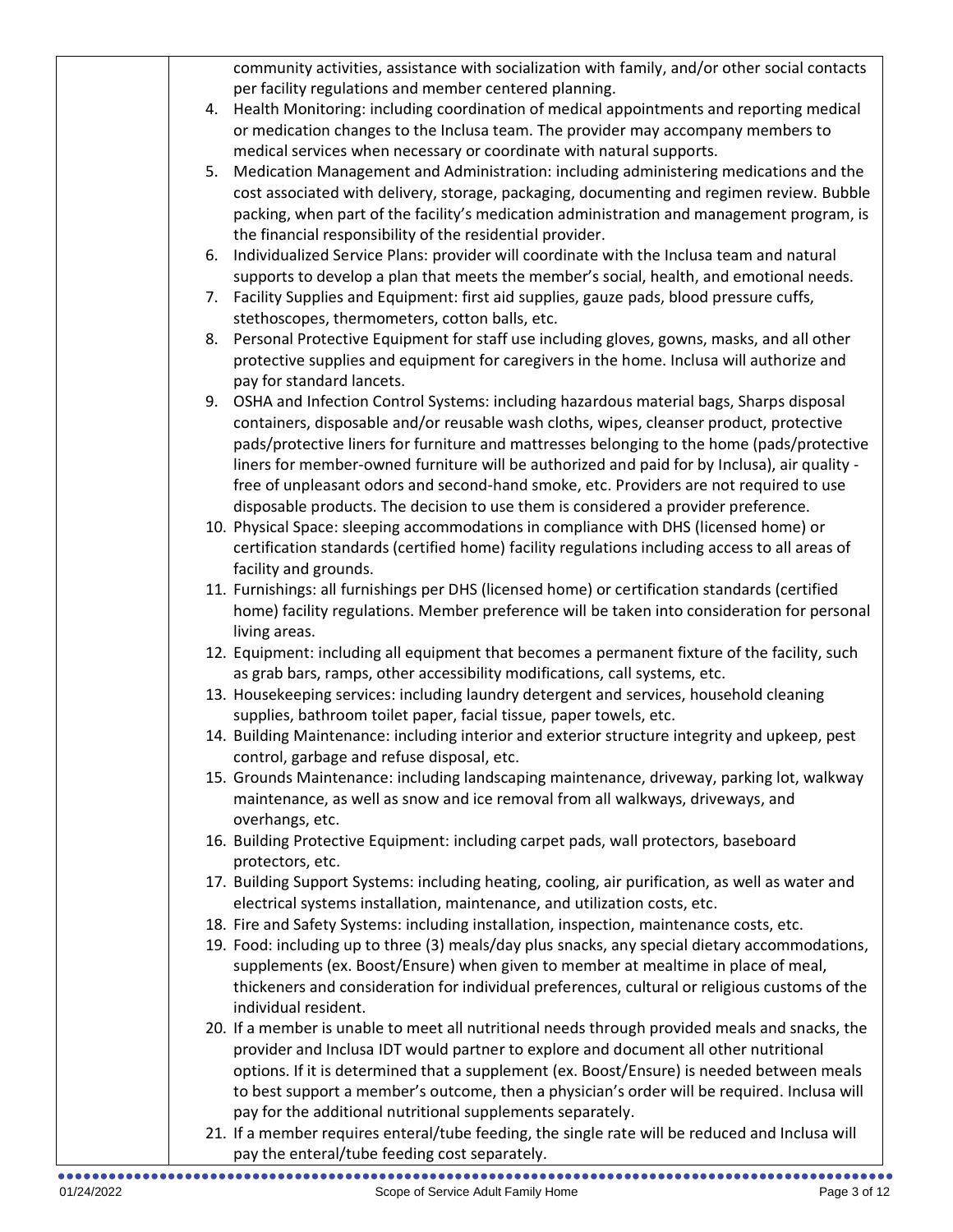|     | 22. Telephone and Media Access: including access to make and receive calls and acquisition of<br>information and news. Some examples may include, but are not limited to newspaper,<br>television, or internet.                                                                                                                                                                                                                                                                                                                                                                                                                                                                                                                                                                                                                                                                                                                                                                                                                                                                                                                                                                                                                                                                                                                                                                                                                                                                                                                  |
|-----|----------------------------------------------------------------------------------------------------------------------------------------------------------------------------------------------------------------------------------------------------------------------------------------------------------------------------------------------------------------------------------------------------------------------------------------------------------------------------------------------------------------------------------------------------------------------------------------------------------------------------------------------------------------------------------------------------------------------------------------------------------------------------------------------------------------------------------------------------------------------------------------------------------------------------------------------------------------------------------------------------------------------------------------------------------------------------------------------------------------------------------------------------------------------------------------------------------------------------------------------------------------------------------------------------------------------------------------------------------------------------------------------------------------------------------------------------------------------------------------------------------------------------------|
| 3.3 | <b>Behavior Support Planning and Implementation</b><br>If a member requires a Behavior Support Plan, providers will develop/write behavior support plans<br>in partnership with the IDT. It is the expectation that providers will comply with all aspects of<br>implementation, documentation, communication, reporting and timelines when behavior support<br>plans are in place for a member receiving services.                                                                                                                                                                                                                                                                                                                                                                                                                                                                                                                                                                                                                                                                                                                                                                                                                                                                                                                                                                                                                                                                                                              |
| 3.4 | The following costs are not provided by a facility and are costs incurred by the individual member(s)<br>or the MCO:<br>Co-payments for medication and medical/dental care<br>$\bullet$<br>Personal hygiene supplies: including toothpaste, shampoo, soap, feminine care products,<br>etc.<br>Member clothing: such as shirts, pants, underclothes, socks, shoes, coats, etc.<br>$\bullet$<br>Costs associated with community recreational activities: event fees, movie tickets, other<br>$\bullet$<br>recreational activities of the member's individual choosing, etc.                                                                                                                                                                                                                                                                                                                                                                                                                                                                                                                                                                                                                                                                                                                                                                                                                                                                                                                                                        |
| 3.5 | The following costs are usually paid by Inclusa in addition to the residential rate:<br>Personal incontinence products related to a diagnosis: briefs, pull-ups, catheters, reusable<br>protective pads, etc.<br>Respiratory/oxygen products/equipment<br>Durable medical equipment and supplies for a specific individual<br>$\bullet$<br>Sleep apnea-related products/equipment<br>Hoyer/EZ Stand Lifts: On a member specific basis, Inclusa may purchase a Hoyer or EZ Stand for<br>members residing in homes that are four (4) beds or less. Training regarding the use of this<br>equipment is required and is the responsibility of the provider.<br>Safety lancets could increase the safety of a diabetic item which is part of the benefit package.<br>Teams will continue to utilize their RAD process to determine if they will fund safety lancets for<br>members. If applicable, Medicare should be billed as primary with Inclusa paying as the secondary.                                                                                                                                                                                                                                                                                                                                                                                                                                                                                                                                                         |
| 3.6 | <b>Transportation</b><br>Facility should provide or arrange all regular and routine transportation needed to meet member<br>outcomes as part of care and supervision services. Provider agencies and Inclusa are encouraged to<br>coordinate with natural supports for transportation whenever possible.<br>The definition of "Regular and Routine" is defined for each member as a collaborative partnership<br>between the provider and Inclusa and will be defined for each member at admission to a residential<br>placement and/or during annual and six (6)-month reviews or upon member change in condition.<br>Regular and routine transportation may include but is not limited to:<br>Social/Leisure/Community Outings<br>Availability to participate in community outings. Outings can be group in nature.<br>$\circ$<br>Providers are responsible to provide options but not individual specific outings.<br>Examples include but are not limited to shopping, going out to eat, going to the<br>$\circ$<br>movies, attending a community fair, etc.<br><b>Religious Services</b><br>Religious services that are provided at the facility can meet this expectation if<br>$\circ$<br>determined to be in accordance with member outcomes.<br><b>Expected Outcomes</b><br>Members will receive care that is consistent with the needs and outcomes in the member's<br>individualized service plan.<br>Members will have the opportunity to participate in activities that are mentally and<br>physically stimulating. |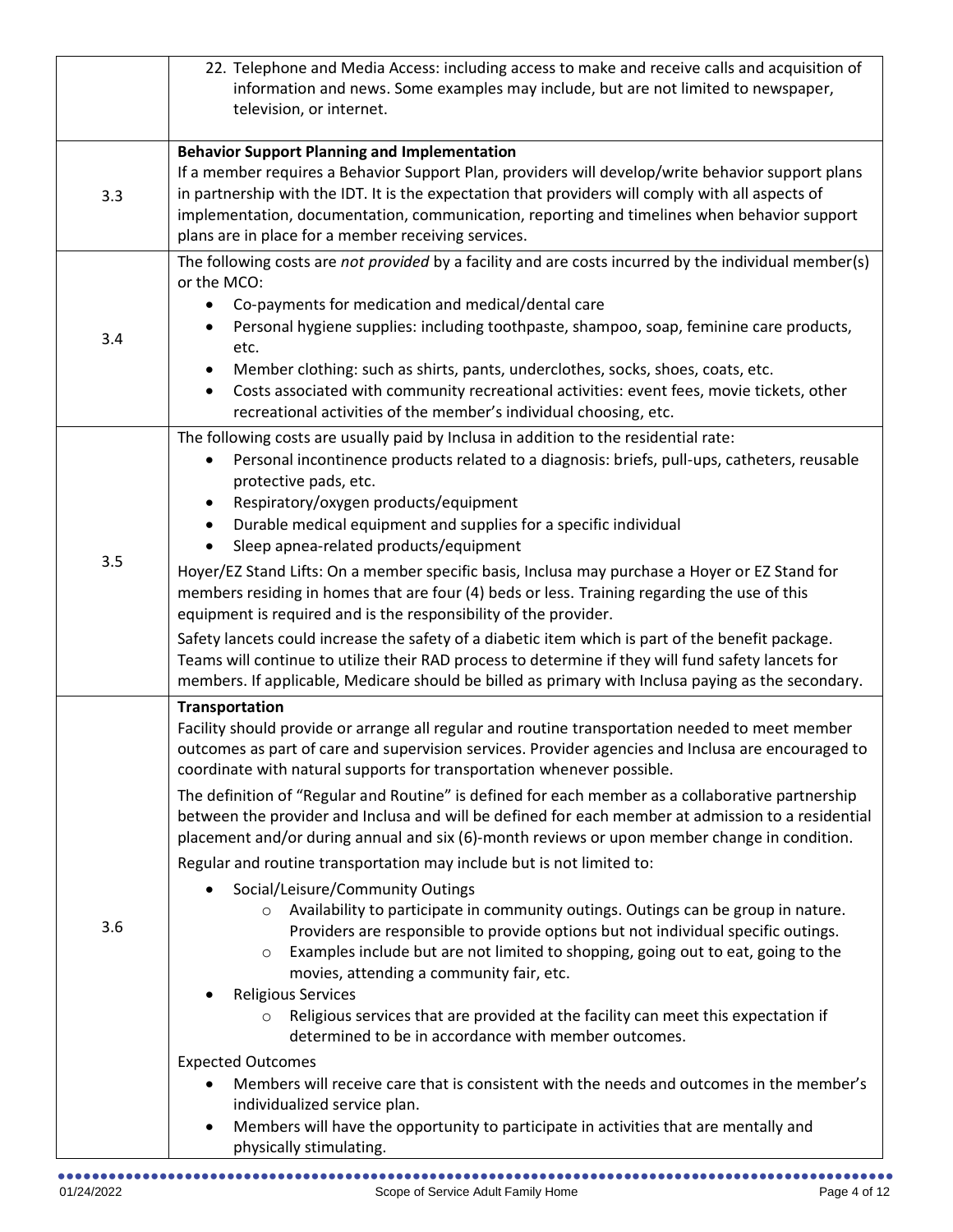|    | Members shall be afforded the opportunity to evaluate and provide feedback regarding<br>services received.                                                                                                                                                                                                                                                                                                                                                                                                                                                                                                          |
|----|---------------------------------------------------------------------------------------------------------------------------------------------------------------------------------------------------------------------------------------------------------------------------------------------------------------------------------------------------------------------------------------------------------------------------------------------------------------------------------------------------------------------------------------------------------------------------------------------------------------------|
|    | Transportation for scheduled medical appointments (medical transportation) and employment,<br>prevocational services, and/or day services, etc. (non-medical transportation) are included in care<br>and supervision up to the first 100 miles per member per month. Starting at mile 101, the provider<br>could be reimbursed for this service outside of the care and supervision rate. Reimbursement rate<br>is outlined within provider subcontract.                                                                                                                                                            |
|    | Requirements for mileage authorizations per member per month are as follows:                                                                                                                                                                                                                                                                                                                                                                                                                                                                                                                                        |
| 2. | 1. The Inclusa team will estimate appropriate mileage authorization after first 100 miles with<br>input from the member and residential provider<br>Mileage authorizations will be for a one-month period unless IDT deems it necessary to                                                                                                                                                                                                                                                                                                                                                                          |
| 3. | update the authorization mid-month.<br>Retroactive adjustments to mileage authorizations are not possible. Providers, members,<br>and the Inclusa team must plan ahead for anticipated miles related to residential services<br>as outlined above.                                                                                                                                                                                                                                                                                                                                                                  |
|    | 4. Provider may only bill for mileage incurred up to the mileage authorization. A provider may                                                                                                                                                                                                                                                                                                                                                                                                                                                                                                                      |
|    | not charge for miles that were not needed.<br>a. For example, Community Resource Coordinator authorizes 60 miles per month as it<br>is estimated the member needs 160 miles per month. Provider only documents 140<br>miles per member per month. The residential provider may only bill for the 40<br>miles (above the initial 100), not the full 60 miles as authorized.                                                                                                                                                                                                                                          |
| 6. | 5. Providers must track the full miles per member per month.<br>Inclusa will conduct random audits to verify documentation to support mileage<br>reimbursement.                                                                                                                                                                                                                                                                                                                                                                                                                                                     |
|    | Provider may use an outside vendor for transportation. Residential Provider would be reimbursed<br>for member mileage and use this authorization/payment to reimburse the outside vendor.                                                                                                                                                                                                                                                                                                                                                                                                                           |
|    | <b>Transportation for Multiple Members in One Vehicle</b><br>In the event a residential provider is transporting multiple Members, who will be delivered to an<br>end destination, the provider would be expected to split the mileage between the Members who<br>are sharing the ride. Residential providers should not bill for each Member individually in these<br>instances. This expectation would not apply to Members who are in the vehicle due to no<br>supervision at home or if they are in the vehicle for their community outing or any other regular<br>and routine transportation as defined above. |
|    | <b>Example:</b><br>Provider transports 2 members, one is going to day services and the other to their place of<br>employment. Total one-way trip is 20 miles. It is 12 miles to the day services and an<br>additional 8 miles to the place of employment.                                                                                                                                                                                                                                                                                                                                                           |
|    | Day services member would have 6 miles of transportation (half of 12 miles), and the<br>employment member would have 14 miles of transportation (half of 12 miles + 8 miles<br>where they are the only member in the vehicle).                                                                                                                                                                                                                                                                                                                                                                                      |
|    | <b>Transportation Exceptions</b><br>Medical transportation needed for dialysis, chemotherapy, or a short-term acute need such as post-<br>surgical trips would be considered an exception and could be funded outside of transportation as<br>outlined above either to another vendor or to the provider if available.                                                                                                                                                                                                                                                                                              |
|    | <b>Wheelchair Accessible Transportation</b><br>Wheelchair transportation will only be reimbursed if the member requires it If accessible                                                                                                                                                                                                                                                                                                                                                                                                                                                                            |

Wheelchair transportation will only be reimbursed if the member requires it. If accessible transportation is needed and provider owns an accessible vehicle, reimbursement would follow requirements as outlined above; however, the reimbursement rate would be higher as outlined within provider subcontract.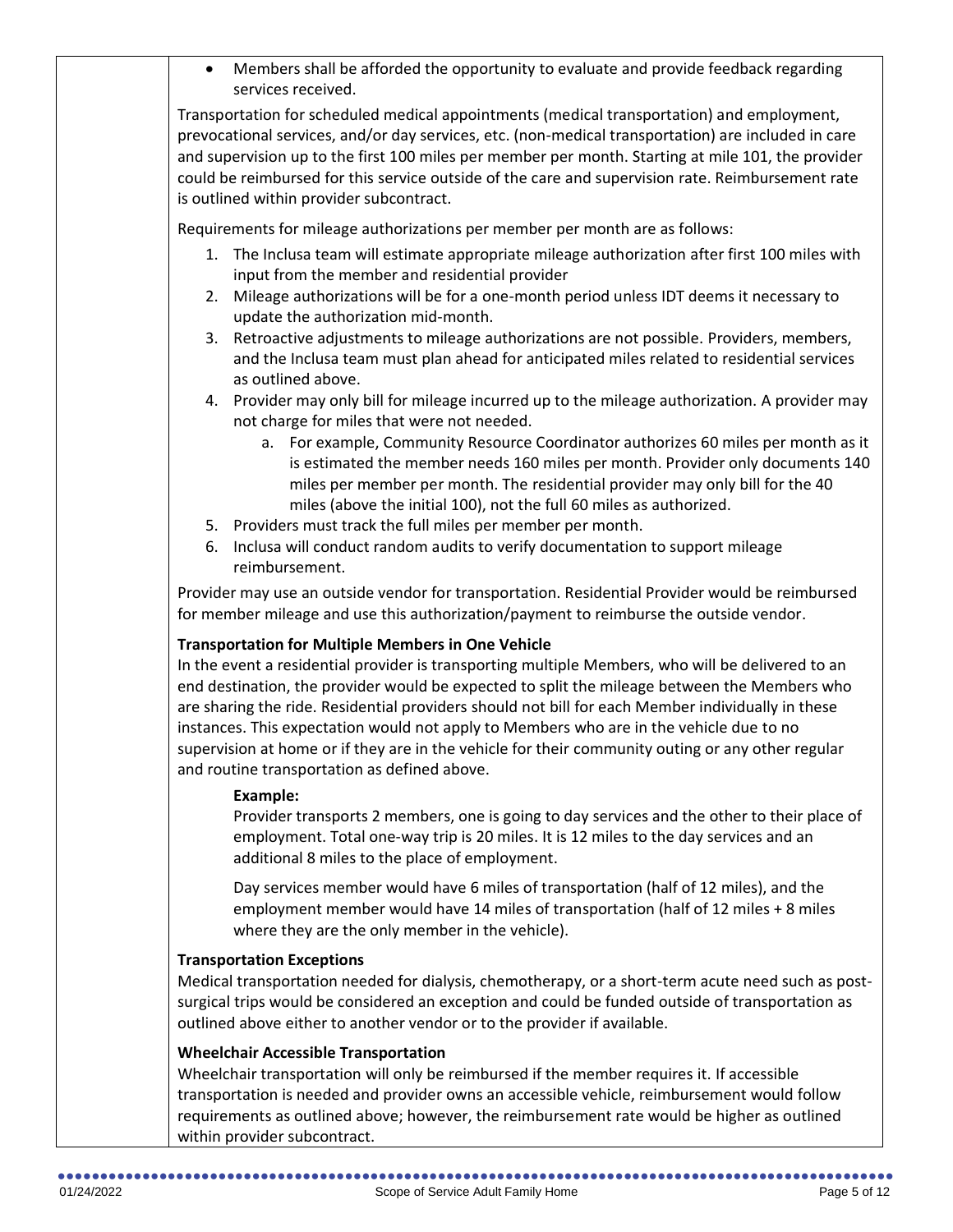| 4.0 | <b>Units of Service and Reimbursement Guidelines</b>                                                                                                                                                                                                                                                                                                                                                                                                                                                                                                                                                                                                                                                                                                                                                                                                                                                                                                                                                                                                                                                                                                                                                                                                                                                                                                                                                   |
|-----|--------------------------------------------------------------------------------------------------------------------------------------------------------------------------------------------------------------------------------------------------------------------------------------------------------------------------------------------------------------------------------------------------------------------------------------------------------------------------------------------------------------------------------------------------------------------------------------------------------------------------------------------------------------------------------------------------------------------------------------------------------------------------------------------------------------------------------------------------------------------------------------------------------------------------------------------------------------------------------------------------------------------------------------------------------------------------------------------------------------------------------------------------------------------------------------------------------------------------------------------------------------------------------------------------------------------------------------------------------------------------------------------------------|
| 4.1 | Units of service will be made based on DAYS authorized in the facility. A DAY includes the day of<br>admission, but not the day of discharge. The day of disenrollment of a Family Care member<br>(voluntary or otherwise determined by MCO) is a paid service day. Disenrollment includes death,<br>incarceration, loss of financial/functional eligibility, failure of member to pay cost share, move to an<br>IMD, and/or move out of the MCO service area.                                                                                                                                                                                                                                                                                                                                                                                                                                                                                                                                                                                                                                                                                                                                                                                                                                                                                                                                         |
| 4.2 | <b>Planned Termination of Placement</b><br>A written 30-day notice is required by the MCO/member or residential provider (whoever is<br>initiating the termination) to terminate a placement. Payment will be made up to, but not including<br>the date of the member's move out of the home. Failure by provider/MCO to meet 30-day notice<br>requirement may result in a financial penalty up to, but not exceeding the number of days left in<br>provider/MCO's 30-day service commitment, unless an earlier date is mutually agreed upon by both<br>parties.<br><b>Unplanned Termination of Placement</b><br>When an unplanned termination is due to reasons involving health and/or safety concerns a 30-day<br>notice may not be required. The residential provider will coordinate an appropriate discharge plan<br>with the IDT. Payment will be made up to, but not including the date of the member's move out of<br>the facility.<br>If the unplanned termination is due to disenrollment of a member, 30-day notice would not be<br>required. Disenrollment includes death, incarceration, loss of financial/function eligibility, failure of<br>member to pay cost share, move to an IMD, and/or move out of the MCO service area, voluntary or<br>otherwise determined by MCO. Payment would be made up to the last day of enrollment but does<br>not include the date of disenrollment. |
| 4.3 | Member absence from residential care<br>Residential providers are required to complete a member absence notification form if a member<br>will temporarily be gone from a facility. Providers must submit this to Inclusa within 24 hours of the<br>member absence. Providers would coordinate with the IDT regarding reimbursement during this<br>period of time.<br>When the member absence form is submitted, the current residential authorization will be ended<br>the day prior to the date of discharge. An updated authorization at Inclusa's member absence rate<br>will be entered through the end of month.<br>If the member will not be returning to the facility prior to the end of the month, Inclusa cannot<br>extend the absence rate. The provider should work with the member or legal decision maker and<br>IDT to determine an amount to be paid directly to the facility by the member or legal decision<br>maker.<br>This would not include visits with family, vacations, or camp attendance that is less than 14<br>calendar days. Providers would continue to receive the total single rate for residential services in<br>these situations.                                                                                                                                                                                                                                  |
| 4.4 | Substitute Care (provider respite) cost is the responsibility of the residential provider and is included<br>within the residential service rate.                                                                                                                                                                                                                                                                                                                                                                                                                                                                                                                                                                                                                                                                                                                                                                                                                                                                                                                                                                                                                                                                                                                                                                                                                                                      |
| 5.0 | <b>Staff Qualifications and Training</b>                                                                                                                                                                                                                                                                                                                                                                                                                                                                                                                                                                                                                                                                                                                                                                                                                                                                                                                                                                                                                                                                                                                                                                                                                                                                                                                                                               |
| 5.1 | Caregiver Background Checks - Providers will comply with all applicable standards and/or<br>regulations related to caregiver background checks as well as comply with Appendix H from the<br>Inclusa Subcontract Agreement.                                                                                                                                                                                                                                                                                                                                                                                                                                                                                                                                                                                                                                                                                                                                                                                                                                                                                                                                                                                                                                                                                                                                                                            |
| 5.2 | Staff that provide services shall complete required training within six months of beginning<br>employment unless training is needed before the staff can safely provide the service.                                                                                                                                                                                                                                                                                                                                                                                                                                                                                                                                                                                                                                                                                                                                                                                                                                                                                                                                                                                                                                                                                                                                                                                                                   |
| 5.3 | Provider agency must orient and train their staff on the Family Care Program, Inclusa, and<br>Commonunity®, the trademarked care management model of Inclusa. Support materials regarding<br>the Family Care Program and Commonunity® are available on the Inclusa website at<br>www.inclusa.org                                                                                                                                                                                                                                                                                                                                                                                                                                                                                                                                                                                                                                                                                                                                                                                                                                                                                                                                                                                                                                                                                                       |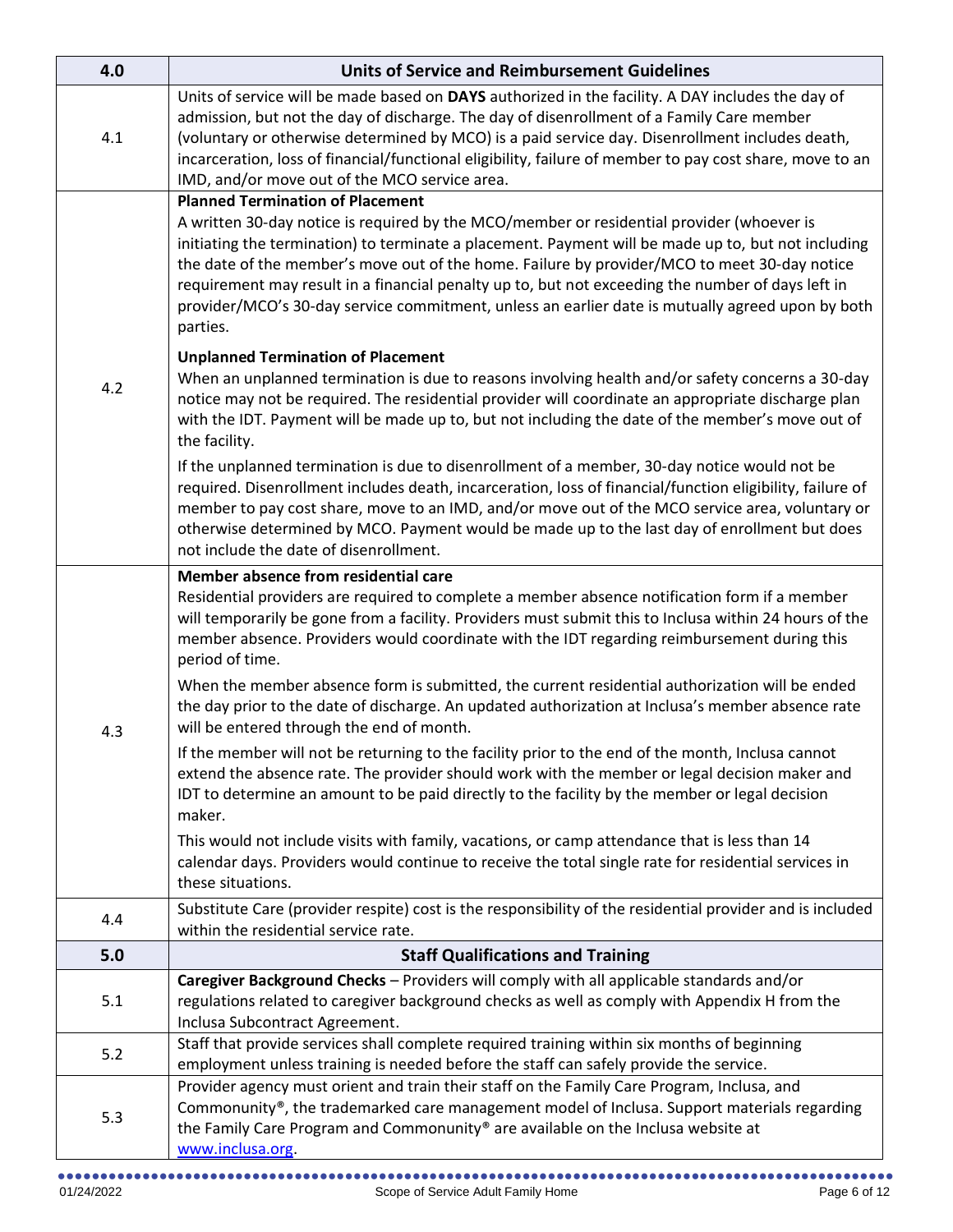|     | It is recommended providers utilize additional resources, as needed, in the community in order to                                                                                                                                                                                                                                                                                                                                                                                                                                                                                                                                                                                                                                                                                                                                                                                                                                                                                                                                                                                                                                                                                                                                                                                                                                                                                                                                                                                                                                                                                                                                                                                                                                                                                                                                                                                                                                                                                                                                                                                                                                                                                                                                                                                                                                                                                                                                                                     |
|-----|-----------------------------------------------------------------------------------------------------------------------------------------------------------------------------------------------------------------------------------------------------------------------------------------------------------------------------------------------------------------------------------------------------------------------------------------------------------------------------------------------------------------------------------------------------------------------------------------------------------------------------------------------------------------------------------------------------------------------------------------------------------------------------------------------------------------------------------------------------------------------------------------------------------------------------------------------------------------------------------------------------------------------------------------------------------------------------------------------------------------------------------------------------------------------------------------------------------------------------------------------------------------------------------------------------------------------------------------------------------------------------------------------------------------------------------------------------------------------------------------------------------------------------------------------------------------------------------------------------------------------------------------------------------------------------------------------------------------------------------------------------------------------------------------------------------------------------------------------------------------------------------------------------------------------------------------------------------------------------------------------------------------------------------------------------------------------------------------------------------------------------------------------------------------------------------------------------------------------------------------------------------------------------------------------------------------------------------------------------------------------------------------------------------------------------------------------------------------------|
| 5.4 | work with the target population effectively.<br>It is expected that residential providers complete and document training for all staff per DHS<br>(licensed home) or certification standards (certified home) facility requirements. The following are<br>training subjects identified as beneficial to be provided if not specifically required:<br>a. Residents' rights and responsibilities<br>b. Providers' rights and responsibilities<br>Recognizing and appropriately responding to all conditions that might adversely affect the<br>c.<br>member's health and safety including how to respond to emergencies and member-related<br>incidents<br>d. Knowledgeable in the adaption and use of specialized equipment and in the modification of<br>the member environments and that these staff complete regular training/continuing<br>education coursework to maintain/update their level of expertise<br>Interpersonal and communication skills and appropriate attitudes for working effectively with<br>e.<br>members. These include:<br>Understanding the principles of person-centered services<br>$\circ$<br>Cultural, linguistic, and ethnic differences<br>$\circ$<br>Active listening<br>$\circ$<br>How to respond with emotional support and empathy<br>$\circ$<br>Ethics in dealing with members, family, and other providers<br>$\circ$<br><b>Conflict Resolution</b><br>$\circ$<br>Maintaining appropriate personal and professional boundaries with members served<br>$\circ$<br>Adapting teaching styles, as applicable, to individual learning style<br>f.<br>Fire safety and First Aid<br>g.<br><b>Medication management</b><br>h.<br><b>Member Care Plans</b><br>i.<br>Specific member restraint plans and state regulations surrounding restrictive measures<br>j.<br>Behavior management techniques and crisis prevention<br>k.<br>Person centered philosophy, including dignity, choice, and individualized program plans,<br>I.<br>which should be reflected in the day-to-day operations.<br>m. Range of Motion exercises as appropriate to specific consumers when there is a doctor order<br>in place to assist consumers<br>n. Involvement with and encouragement of natural supports<br>Skill training techniques and positive practice techniques, for example: visual cueing, shaping,<br>0.<br>backward chaining, and self-charting.<br>Documentation methods and standards<br>p.<br>Confidentiality laws and regulations<br>q. |
|     | Other information as deemed appropriate.<br>r.                                                                                                                                                                                                                                                                                                                                                                                                                                                                                                                                                                                                                                                                                                                                                                                                                                                                                                                                                                                                                                                                                                                                                                                                                                                                                                                                                                                                                                                                                                                                                                                                                                                                                                                                                                                                                                                                                                                                                                                                                                                                                                                                                                                                                                                                                                                                                                                                                        |
|     | Medication management should be reviewed as indicated in DHS regulations.<br>s.                                                                                                                                                                                                                                                                                                                                                                                                                                                                                                                                                                                                                                                                                                                                                                                                                                                                                                                                                                                                                                                                                                                                                                                                                                                                                                                                                                                                                                                                                                                                                                                                                                                                                                                                                                                                                                                                                                                                                                                                                                                                                                                                                                                                                                                                                                                                                                                       |
|     | Staff shall be trained in recognizing abuse and neglect and reporting requirements.<br>t.                                                                                                                                                                                                                                                                                                                                                                                                                                                                                                                                                                                                                                                                                                                                                                                                                                                                                                                                                                                                                                                                                                                                                                                                                                                                                                                                                                                                                                                                                                                                                                                                                                                                                                                                                                                                                                                                                                                                                                                                                                                                                                                                                                                                                                                                                                                                                                             |
| 5.5 | Providers shall comply with DHS regulations in regard to employing anyone under the age of 18.                                                                                                                                                                                                                                                                                                                                                                                                                                                                                                                                                                                                                                                                                                                                                                                                                                                                                                                                                                                                                                                                                                                                                                                                                                                                                                                                                                                                                                                                                                                                                                                                                                                                                                                                                                                                                                                                                                                                                                                                                                                                                                                                                                                                                                                                                                                                                                        |
| 6.0 | <b>Supervision and Staff Adequacy</b>                                                                                                                                                                                                                                                                                                                                                                                                                                                                                                                                                                                                                                                                                                                                                                                                                                                                                                                                                                                                                                                                                                                                                                                                                                                                                                                                                                                                                                                                                                                                                                                                                                                                                                                                                                                                                                                                                                                                                                                                                                                                                                                                                                                                                                                                                                                                                                                                                                 |
|     | The provider agency shall maintain adequate staffing to meet the needs of member(s) referred by                                                                                                                                                                                                                                                                                                                                                                                                                                                                                                                                                                                                                                                                                                                                                                                                                                                                                                                                                                                                                                                                                                                                                                                                                                                                                                                                                                                                                                                                                                                                                                                                                                                                                                                                                                                                                                                                                                                                                                                                                                                                                                                                                                                                                                                                                                                                                                       |
|     | Inclusa and accepted by the agency for service:                                                                                                                                                                                                                                                                                                                                                                                                                                                                                                                                                                                                                                                                                                                                                                                                                                                                                                                                                                                                                                                                                                                                                                                                                                                                                                                                                                                                                                                                                                                                                                                                                                                                                                                                                                                                                                                                                                                                                                                                                                                                                                                                                                                                                                                                                                                                                                                                                       |
| 6.1 | Adult Family homes must comply with MA waiver standards                                                                                                                                                                                                                                                                                                                                                                                                                                                                                                                                                                                                                                                                                                                                                                                                                                                                                                                                                                                                                                                                                                                                                                                                                                                                                                                                                                                                                                                                                                                                                                                                                                                                                                                                                                                                                                                                                                                                                                                                                                                                                                                                                                                                                                                                                                                                                                                                               |
|     | 1-2 bed Adult Family Homes must comply with the Wisconsin Medicaid State Standards                                                                                                                                                                                                                                                                                                                                                                                                                                                                                                                                                                                                                                                                                                                                                                                                                                                                                                                                                                                                                                                                                                                                                                                                                                                                                                                                                                                                                                                                                                                                                                                                                                                                                                                                                                                                                                                                                                                                                                                                                                                                                                                                                                                                                                                                                                                                                                                    |
|     | 3-4 bed Adult Family Homes must comply with DHS 88 staffing requirements                                                                                                                                                                                                                                                                                                                                                                                                                                                                                                                                                                                                                                                                                                                                                                                                                                                                                                                                                                                                                                                                                                                                                                                                                                                                                                                                                                                                                                                                                                                                                                                                                                                                                                                                                                                                                                                                                                                                                                                                                                                                                                                                                                                                                                                                                                                                                                                              |
|     | Residential category of provider also outlines staffing pattern. Inclusa's residential rate                                                                                                                                                                                                                                                                                                                                                                                                                                                                                                                                                                                                                                                                                                                                                                                                                                                                                                                                                                                                                                                                                                                                                                                                                                                                                                                                                                                                                                                                                                                                                                                                                                                                                                                                                                                                                                                                                                                                                                                                                                                                                                                                                                                                                                                                                                                                                                           |
|     | methodology utilizes category assignments for each provider. Categories are determined based on                                                                                                                                                                                                                                                                                                                                                                                                                                                                                                                                                                                                                                                                                                                                                                                                                                                                                                                                                                                                                                                                                                                                                                                                                                                                                                                                                                                                                                                                                                                                                                                                                                                                                                                                                                                                                                                                                                                                                                                                                                                                                                                                                                                                                                                                                                                                                                       |
| 6.2 |                                                                                                                                                                                                                                                                                                                                                                                                                                                                                                                                                                                                                                                                                                                                                                                                                                                                                                                                                                                                                                                                                                                                                                                                                                                                                                                                                                                                                                                                                                                                                                                                                                                                                                                                                                                                                                                                                                                                                                                                                                                                                                                                                                                                                                                                                                                                                                                                                                                                       |
|     | target group, average acuity of members served, staffing model, overnight care, and<br>behavioral/medical specialties. There are five (5) provider categories.                                                                                                                                                                                                                                                                                                                                                                                                                                                                                                                                                                                                                                                                                                                                                                                                                                                                                                                                                                                                                                                                                                                                                                                                                                                                                                                                                                                                                                                                                                                                                                                                                                                                                                                                                                                                                                                                                                                                                                                                                                                                                                                                                                                                                                                                                                        |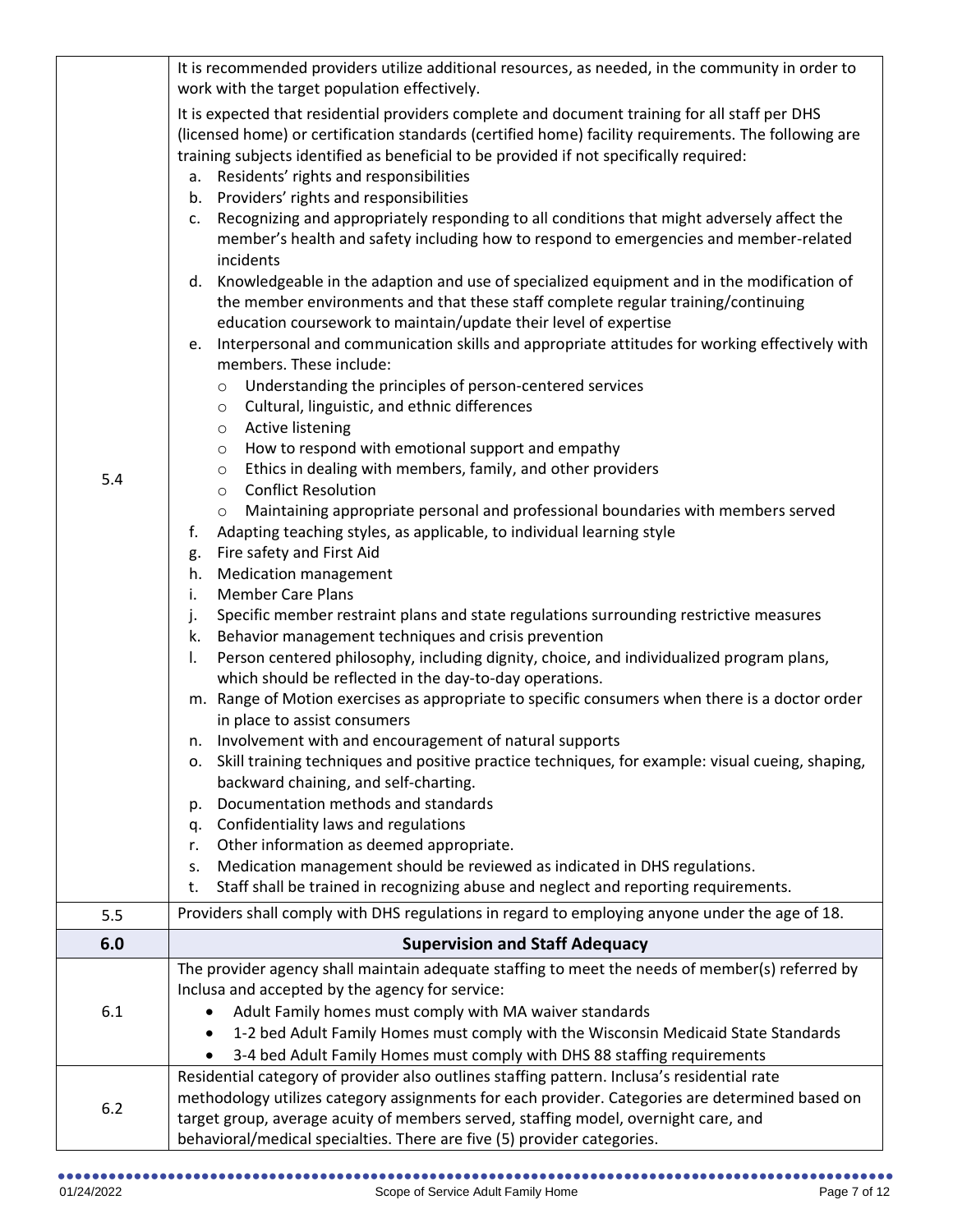| 6.3 | Providers must have an acceptable back up procedure when scheduled staff are not available.                                                                                                               |
|-----|-----------------------------------------------------------------------------------------------------------------------------------------------------------------------------------------------------------|
|     | Provider agency will ensure:                                                                                                                                                                              |
|     | Staff are supervised and assessed to assure they are working effectively and collaboratively<br>$\bullet$                                                                                                 |
|     | with members by conducting adequate on-site supervision and review.                                                                                                                                       |
| 6.4 | Performance issues with staff are addressed promptly and Inclusa teams are kept informed<br>٠                                                                                                             |
|     | about significant issues that affect the Inclusa member.                                                                                                                                                  |
|     | Supervisory staff are involved in assessment, goal planning and tracking, and supervision for<br>٠                                                                                                        |
|     | Inclusa members.                                                                                                                                                                                          |
|     | Provider staff are working collaboratively and communicating effectively with Inclusa staff.<br>٠                                                                                                         |
| 7.0 | <b>Service Referral and Authorization</b>                                                                                                                                                                 |
| 7.1 | The Inclusa team will communicate to the provider agency expected outcomes, amount, frequency                                                                                                             |
|     | and duration of services to be provided.                                                                                                                                                                  |
| 7.2 | Residential providers will receive a rate agreement from Inclusa that must be signed and returned<br>to indicate acceptance of the terms of a member's placement.                                         |
|     | <b>Authorizations for Member Services</b>                                                                                                                                                                 |
|     |                                                                                                                                                                                                           |
|     | The Inclusa Provider Portal is used by providers to obtain information about current authorizations.<br>In addition, the provider must use the portal to acknowledge all new authorizations. The provider |
|     | agency is responsible for ensuring that only currently employed and authorized staff have access to                                                                                                       |
|     | the provider portal, and for using the member authorization information available on the portal to                                                                                                        |
|     | bill for services accurately.                                                                                                                                                                             |
|     | For authorization needs such as new authorizations, additional units, or missing authorizations,                                                                                                          |
|     | during normal Inclusa business hours (8:00 a.m. to 4:30 p.m.) the provider should contact the                                                                                                             |
| 7.3 | Inclusa team (Community Resource Coordinator or Health and Wellness Coordinator).                                                                                                                         |
|     | If your authorization request is an emergent need impacting the member's health and safety and<br>you cannot reach the Inclusa team:                                                                      |
|     | During Inclusa business hours - call 877-622-6700 and press 0 for assistance.                                                                                                                             |
|     | After Inclusa business hours - call 877-622-6700 and press 9 to be connected to our                                                                                                                       |
|     | after-hours support.                                                                                                                                                                                      |
|     | Questions regarding billing or claims for current AFH authorizations and requests for Provider Portal                                                                                                     |
|     | assistance should be directed to the Inclusa Residential-CSL-NH Support Team at ACS-Residential-                                                                                                          |
|     | CSL-NH@inclusa.org or 888-544-9353, ext. 6.                                                                                                                                                               |
| 8.0 | <b>Communication, Documentation and Reporting Requirements</b>                                                                                                                                            |
|     | Inclusa communicates with providers regularly in the following formats:                                                                                                                                   |
|     | Vendor forums<br>$\bullet$                                                                                                                                                                                |
| 8.1 | Mass notifications via email, fax, or mail<br>Notices for expiring credentialing                                                                                                                          |
|     | Notices are sent to providers via email when the provider has email available to ensure timeliness                                                                                                        |
|     | of communication.                                                                                                                                                                                         |
|     | Provider agencies are required to ensure that Inclusa Community Resources/Provider Relations                                                                                                              |
|     | (CR/PR) staff, Inclusa teams, guardians, and other identified members of the interdisciplinary team                                                                                                       |
|     | for a member have accurate and current provider contact information to include address, phone                                                                                                             |
|     | numbers, fax numbers, and email addresses.                                                                                                                                                                |
|     | Providers can update their information by contacting Provider Relations at 877-622-6700 (select                                                                                                           |
|     | Option 2, then Option 3) or <b>ProviderRelations@inclusa.org</b> .<br>The provider agency shall report to the Inclusa team whenever:                                                                      |
| 8.2 | 1) There is a change in the member's needs or abilities                                                                                                                                                   |
|     | The member is not available to attend scheduled services as defined on the member's ISP<br>2)                                                                                                             |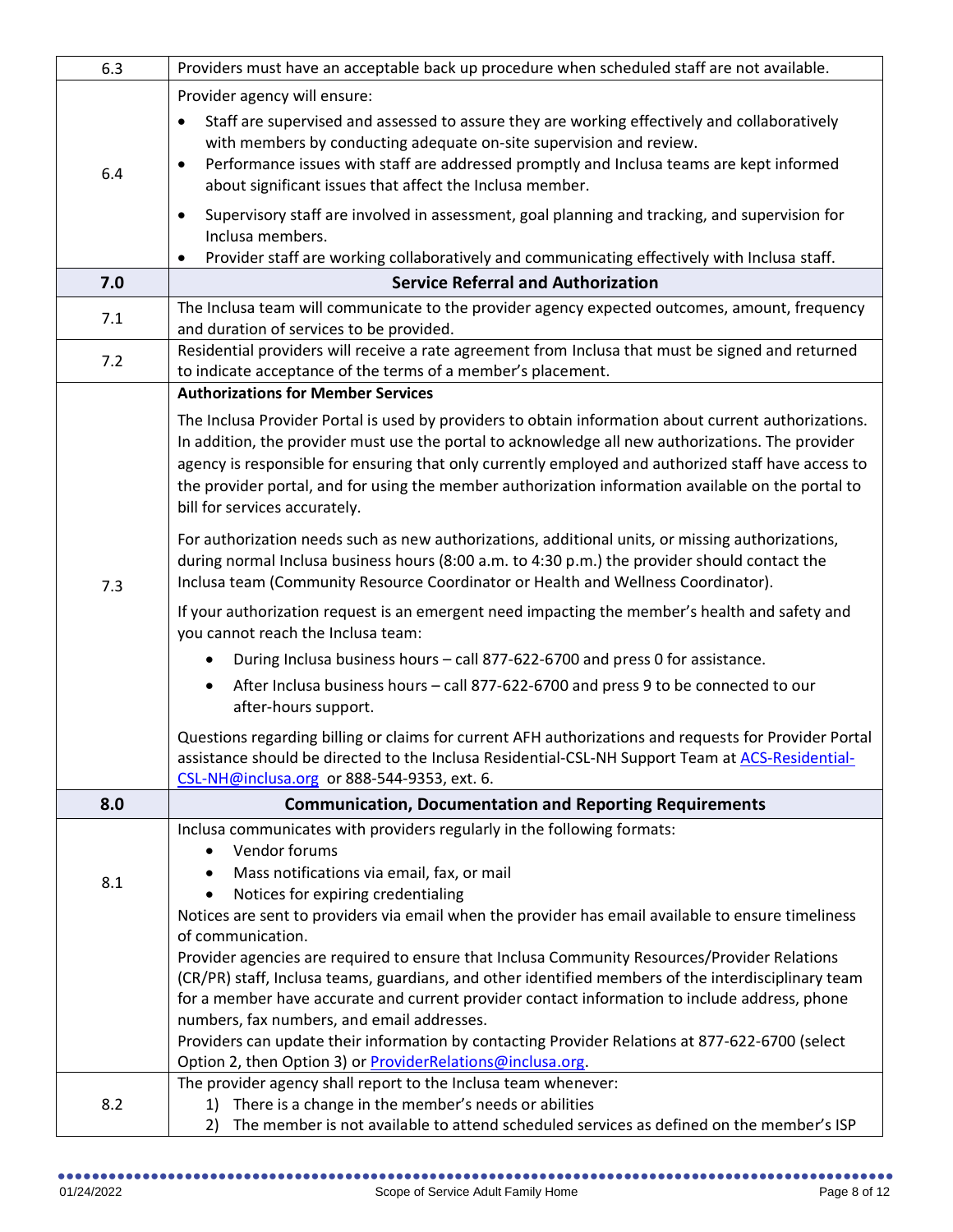| 8.3 | Providers will notify MCO of formal complaints or grievances received from MCO members within<br>48 hours of receipt. Written notification of completed complaint investigations will be forwarded to<br>the Inclusa interdisciplinary team. |
|-----|----------------------------------------------------------------------------------------------------------------------------------------------------------------------------------------------------------------------------------------------|
| 8.4 | Inclusa interdisciplinary team will receive timely, accurate, and comprehensive information relating<br>to the services provided (e.g. treatment plans, progress notes, etc.).                                                               |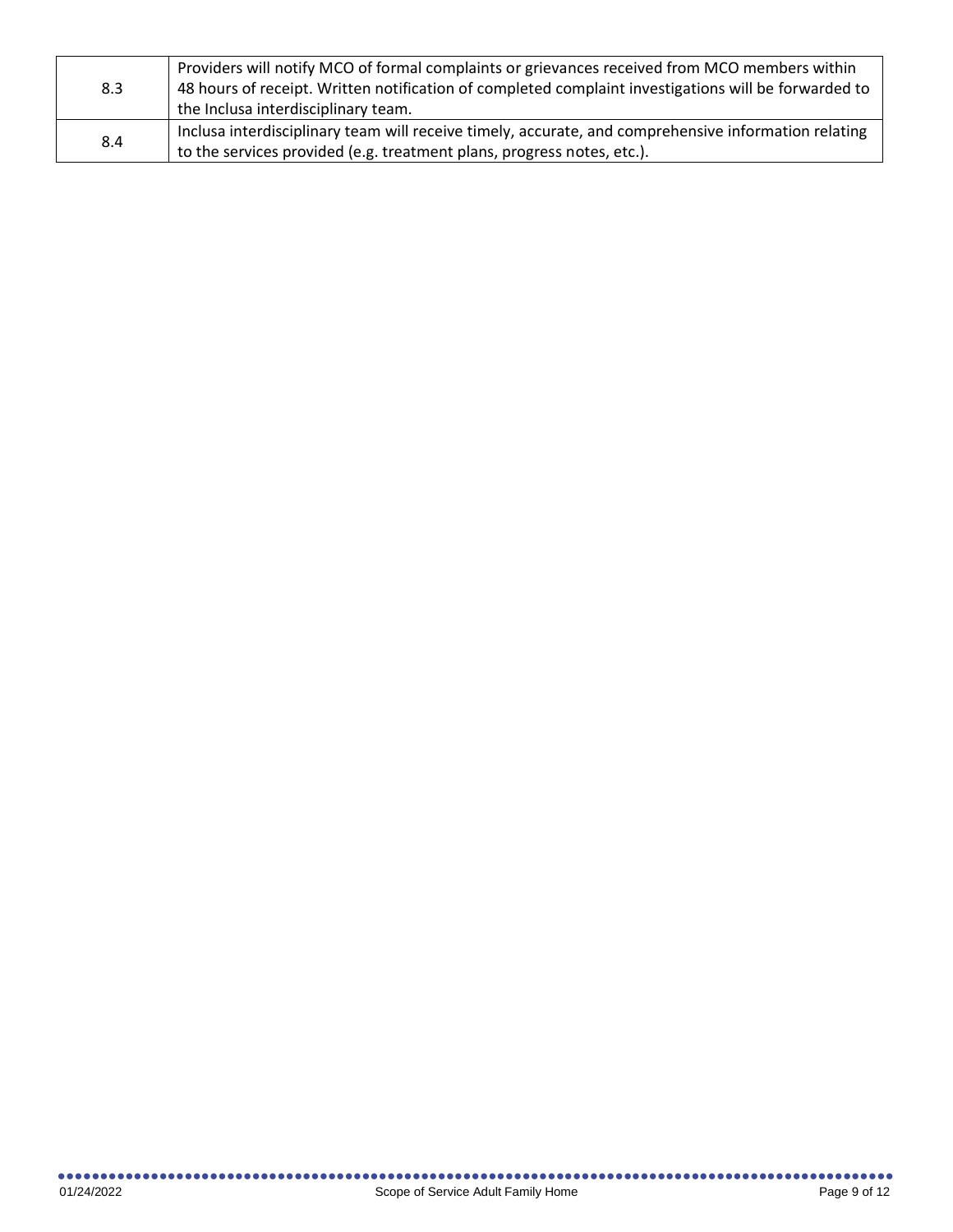|     | <b>Member Incidents</b>                                                                                                                                                                                                                                                                                                                                                                                                                                           |
|-----|-------------------------------------------------------------------------------------------------------------------------------------------------------------------------------------------------------------------------------------------------------------------------------------------------------------------------------------------------------------------------------------------------------------------------------------------------------------------|
|     | Providers will communicate and report all incidents involving an Inclusa member to the Inclusa                                                                                                                                                                                                                                                                                                                                                                    |
|     | Interdisciplinary Team (IDT) - the Community Resource Coordinator (CRC) or the Health and                                                                                                                                                                                                                                                                                                                                                                         |
|     | Wellness Coordinator (HWC) within 24 hours via phone, fax, or email.                                                                                                                                                                                                                                                                                                                                                                                              |
|     | If the reporter is unable to reach the CRC or HWC, they may leave a message reporting details of an<br>incident that has been resolved and did not result in serious harm or injury to the member.                                                                                                                                                                                                                                                                |
| 8.5 | If the incident is not yet resolved or resulted in serious harm or injury to the member, the provider<br>must attempt to contact the IDT via phone. If unsuccessful, call 1-877-622-6700 and ask to speak to<br>a Member Support Manager or Regional Operations Senior Manager to immediately make a report.<br>If a manager is unavailable, the provider will speak with the receptionist to be redirected or leave a<br>message.                                |
|     | All reported incidents will be entered into the Inclusa Incident Management System and reported<br>to DHS in accordance with MCO contract requirements. Providers may be asked to provide any<br>additional information or details necessary to complete the investigation of reported incidents. The<br>provider will inform Inclusa when notifying their regulatory authority of incidents. A copy of the<br>report may be submitted as a form of notification. |
|     | Incident reporting resources and training are available in the Providers section of the Inclusa<br>website at www.inclusa.org.                                                                                                                                                                                                                                                                                                                                    |
|     | The provider agency must maintain the following documentation; and make available for review by                                                                                                                                                                                                                                                                                                                                                                   |
|     | Inclusa upon request:                                                                                                                                                                                                                                                                                                                                                                                                                                             |
|     | Provider meets the required standards for applicable staff qualification, training, and<br>$\bullet$                                                                                                                                                                                                                                                                                                                                                              |
|     | programming.                                                                                                                                                                                                                                                                                                                                                                                                                                                      |
|     | Verification of criminal, caregiver and licensing background checks as required (Inclusa<br>$\bullet$                                                                                                                                                                                                                                                                                                                                                             |
| 8.6 | maintains criminal and caregiver background checks for 1-2 bed owner occupied homes)                                                                                                                                                                                                                                                                                                                                                                              |
|     | Policy and procedure related to supervision methods by the provider agency including<br>frequency, intensity, and any changes in supervision if applicable.                                                                                                                                                                                                                                                                                                       |
|     | Policy and procedure for responding to complaints, inappropriate practices or matters<br>$\bullet$                                                                                                                                                                                                                                                                                                                                                                |
|     | qualifying as member-related incidents if applicable. The policy and procedure should also                                                                                                                                                                                                                                                                                                                                                                        |
|     | cover expectation of work rules work ethics and reporting variances to the program                                                                                                                                                                                                                                                                                                                                                                                |
|     | supervisor.                                                                                                                                                                                                                                                                                                                                                                                                                                                       |
|     | Staffing patterns for the home when applicable.                                                                                                                                                                                                                                                                                                                                                                                                                   |
|     | <b>Communication: What Provider Can Expect from MCO</b>                                                                                                                                                                                                                                                                                                                                                                                                           |
|     | A strength-based, collaborative relationship with providers is one of the most effective means to                                                                                                                                                                                                                                                                                                                                                                 |
|     | achieve positive outcomes for Inclusa members. To ensure a true partnership with Inclusa                                                                                                                                                                                                                                                                                                                                                                          |
|     | providers, Inclusa staff are expected to:                                                                                                                                                                                                                                                                                                                                                                                                                         |
|     | Consistently maintain respectful communication and relationships.                                                                                                                                                                                                                                                                                                                                                                                                 |
|     | Respond to provider phone calls and emails within one (1) business day of receipt unless<br>$\bullet$                                                                                                                                                                                                                                                                                                                                                             |
|     | staff are out of the office and an expected date of return is communicated via Inclusa's                                                                                                                                                                                                                                                                                                                                                                          |
|     | phone or email messaging system.<br>Arrive promptly for scheduled meetings and contact providers as soon as possible when a<br>$\bullet$                                                                                                                                                                                                                                                                                                                          |
|     | meeting must be delayed or cancelled.                                                                                                                                                                                                                                                                                                                                                                                                                             |
| 8.7 | Identify themselves and their role with Inclusa to staff of provider agencies through an<br>$\bullet$                                                                                                                                                                                                                                                                                                                                                             |
|     | introduction and by wearing a Inclusa ID badge.                                                                                                                                                                                                                                                                                                                                                                                                                   |
|     | Communicate anticipated contacts with a member to provider staff in advance of the<br>$\bullet$                                                                                                                                                                                                                                                                                                                                                                   |
|     | planned visit to ensure the member, and any staff needed to assist with the discussion, are                                                                                                                                                                                                                                                                                                                                                                       |
|     | available.                                                                                                                                                                                                                                                                                                                                                                                                                                                        |
|     | Show consideration and respect for facility or provider agency staff by informing them of<br>$\bullet$                                                                                                                                                                                                                                                                                                                                                            |
|     | Inclusa staff presence upon arrival when an unplanned visit is warranted.                                                                                                                                                                                                                                                                                                                                                                                         |
|     | Consult with providers when member-specific information is needed, especially in<br>$\bullet$<br>situations where the member may not report accurate information and family has limited                                                                                                                                                                                                                                                                           |
|     | contact. Many providers have daily contact with members and can readily report changes                                                                                                                                                                                                                                                                                                                                                                            |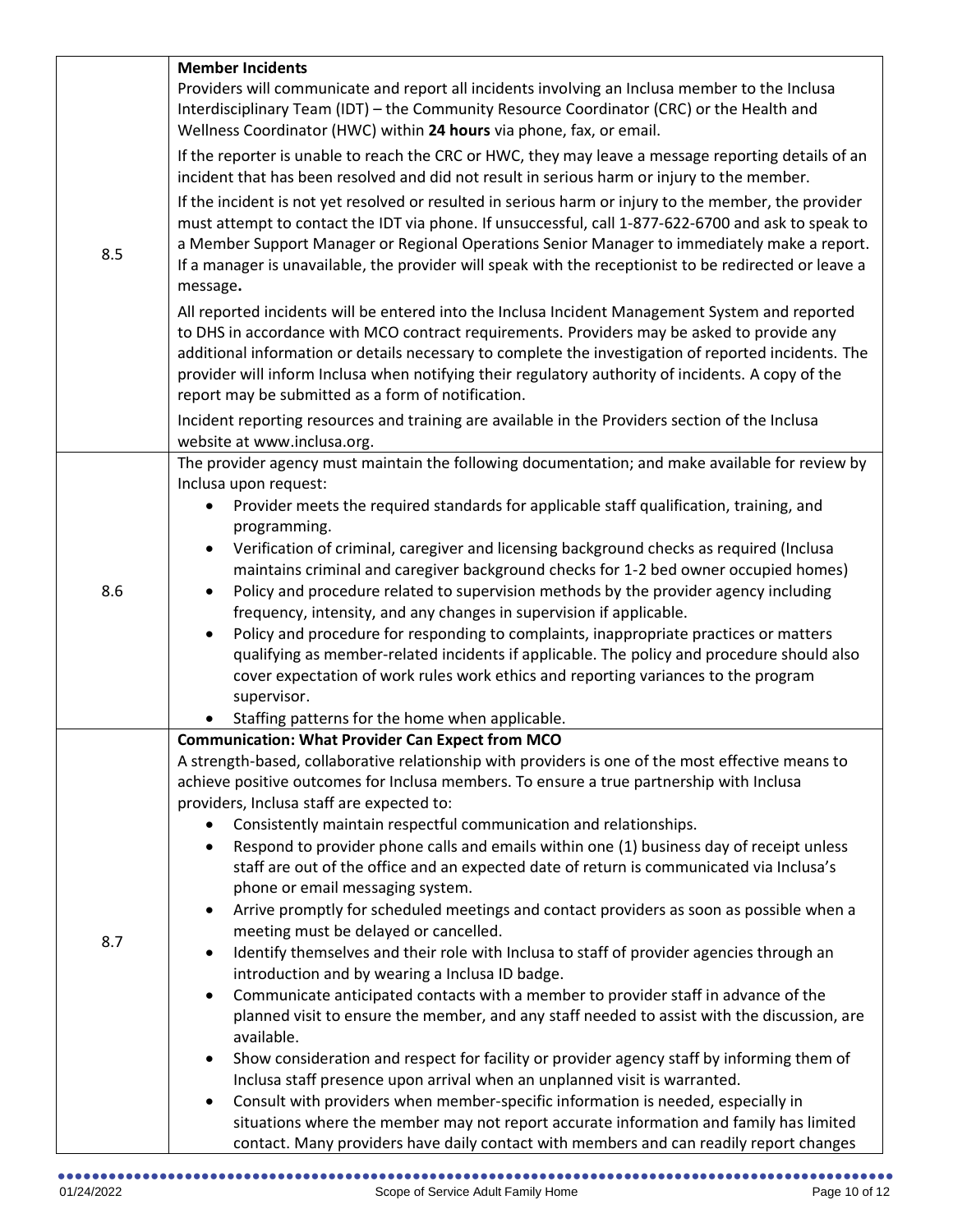|     | that help staff to accurately assess changes in a member's functional abilities or needs.<br>Inform the member that he/she can invite representatives of provider agencies to be part<br>$\bullet$<br>of the Interdisciplinary team, if desired.<br>Encourage the member to invite appropriate providers to participate in six-month and<br>$\bullet$<br>annual review meetings or relevant portions of review meetings.<br>For members who are not receptive to provider participation in review meetings,<br>$\bullet$<br>consistently update providers of new information needed to ensure the provision of<br>appropriate services and supports.<br>For members receiving residential services, offer the provider a copy of the Member<br>$\bullet$                                                                                                                                                                                                                                                                                                                                                                                                                                                                                                                                                                                        |
|-----|-------------------------------------------------------------------------------------------------------------------------------------------------------------------------------------------------------------------------------------------------------------------------------------------------------------------------------------------------------------------------------------------------------------------------------------------------------------------------------------------------------------------------------------------------------------------------------------------------------------------------------------------------------------------------------------------------------------------------------------------------------------------------------------------------------------------------------------------------------------------------------------------------------------------------------------------------------------------------------------------------------------------------------------------------------------------------------------------------------------------------------------------------------------------------------------------------------------------------------------------------------------------------------------------------------------------------------------------------|
|     | Centered Plan and relevant updates.<br>Inclusa IDT shall inform Provider within five (5) business days if/when there is a change in<br>$\bullet$<br>the assigned Community Resource Coordinator or Health & Wellness Coordinator for a<br>member.                                                                                                                                                                                                                                                                                                                                                                                                                                                                                                                                                                                                                                                                                                                                                                                                                                                                                                                                                                                                                                                                                               |
| 9.0 | <b>Quality Assurance</b>                                                                                                                                                                                                                                                                                                                                                                                                                                                                                                                                                                                                                                                                                                                                                                                                                                                                                                                                                                                                                                                                                                                                                                                                                                                                                                                        |
| 9.1 | <b>Purpose</b><br>Inclusa quality assurance activities are a systematic, departmental approach to ensuring and<br>recognizing a specified standard or level of care expected of subcontracted providers. These<br>methodologies are established to review and inspect subcontracted provider performance and<br>compliance.<br>Inclusa will measure a spectrum of outcomes against set standards to elicit the best picture of<br>provider quality.<br>Inclusa provider quality assurance practices:<br>1) Establish the definition of quality services;<br>2) Assess and document performance against these standards; and<br>3) Detail corrective measures to be taken if problems are detected.<br>It is the responsibility of providers and provider agencies to maintain the regulatory and contractual<br>standards as outlined in this section. Inclusa will monitor compliance with these standards to<br>ensure the services purchased are of the highest quality.<br>Resulting action may include recognition of performance at or above acceptable standards, working<br>with the provider to repair and correct performance if it is below an acceptable standard, or action<br>up to termination of services and/or contract should there be failure to achieve acceptable<br>standards and compliance with contract expectations. |
| 9.2 | <b>Quality Performance Indicators</b><br>Legal/Regulatory Compliance- evidenced by regulatory review with no deficiencies, type of<br>deficiency and/or effective and timely response to Statement of Deficiency<br>Education/Training of staff- Effective training of staff members in all aspects of their job,<br>$\bullet$<br>including handling emergency situations. Established procedures for appraising staff<br>performance and for effectively modifying poor performance where it exists.<br>Performance record of contracted activities-<br>$\bullet$<br>tracking of number, frequency, and outcomes of Inclusa Incident Reports related to<br>$\circ$<br>provider performance<br>tracking of successful service provision (member achieving goals/outcomes,<br>increased member independence and community participation, etc.)<br>Contract Compliance- formal or informal review and identification of compliance with<br>$\bullet$<br>Inclusa contract terms, provider service expectation terms, applicable policies/procedures<br>for Inclusa contracted providers<br>Availability and Responsiveness- related to referrals or updates to services, reporting and<br>$\bullet$<br>communication activities with Inclusa staff.                                                                                                |
| 9.3 | <b>Inclusa Sources and Activities for Measuring Provider Performance</b><br>Member satisfaction surveys<br>$\bullet$<br>Internal or external complaints and compliments<br>$\bullet$<br>Onsite review/audits<br>$\bullet$                                                                                                                                                                                                                                                                                                                                                                                                                                                                                                                                                                                                                                                                                                                                                                                                                                                                                                                                                                                                                                                                                                                       |